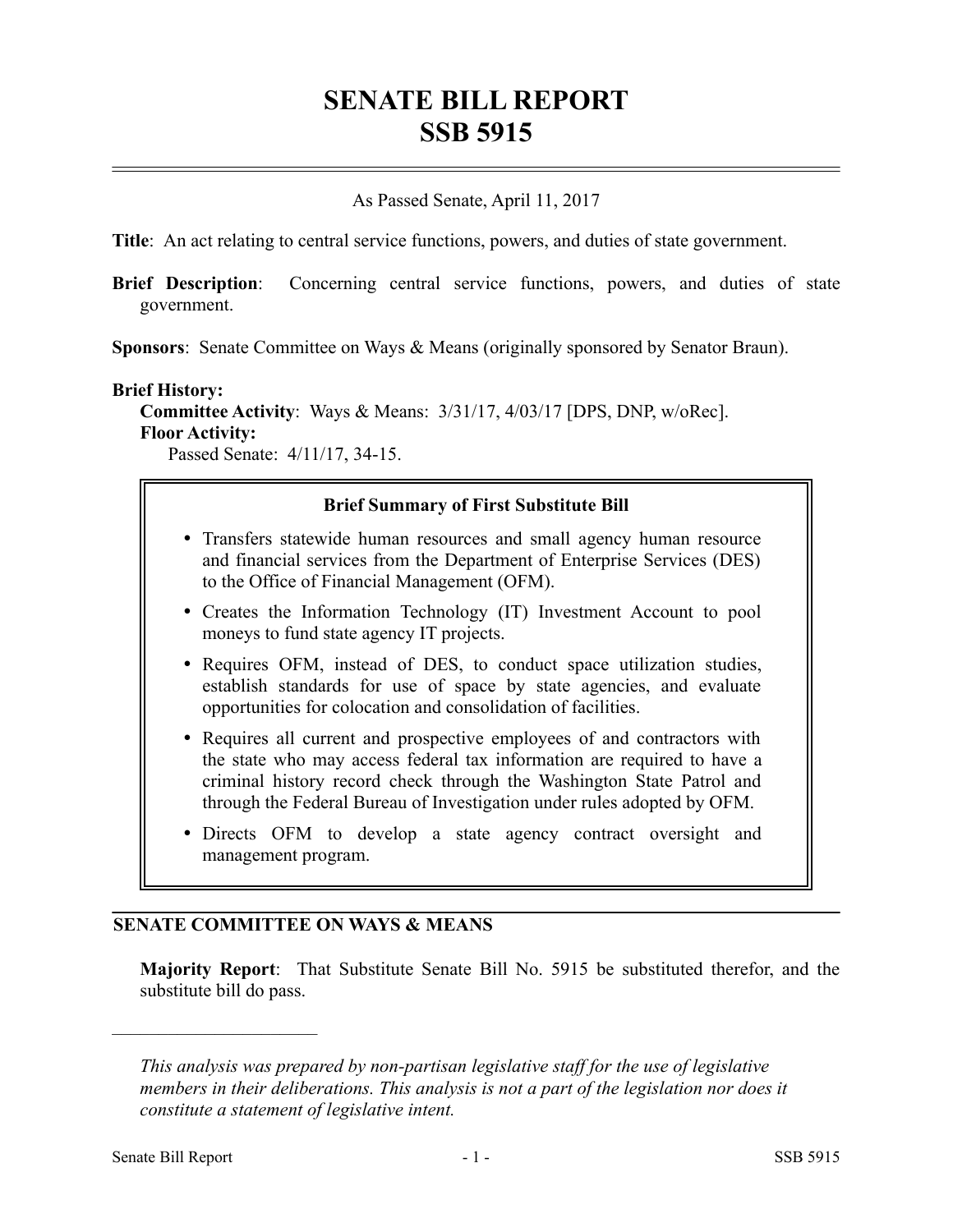Signed by Senators Braun, Chair; Brown, Vice Chair; Rossi, Vice Chair; Honeyford, Vice Chair, Capital Budget ; Bailey, Becker, Billig, Conway, Fain, Miloscia, Padden, Pedersen, Rivers, Schoesler, Warnick and Zeiger.

#### **Minority Report**: Do not pass.

Signed by Senators Ranker, Ranking Minority Member; Carlyle and Hasegawa.

#### **Minority Report**: That it be referred without recommendation.

Signed by Senators Rolfes, Assistant Ranking Minority Member, Operating Budget; Frockt, Assistant Ranking Minority Member, Capital Budget; Darneille and Keiser.

**Staff**: Julie Murray (786-7711)

**Background**: The Office of the Chief Information Officer (OCIO). The OCIO is responsible for the preparation and implementation of a strategic IT plan and enterprise architecture for the state. The OCIO works toward standardization and consolidation of IT infrastructure, establishes standards and policies for enterprise architecture, educates and informs the state on IT matters, evaluates current IT spending and budget requests, and oversees major IT projects, including procurements. The Chief Information Officer (CIO) directs the OCIO and is appointed by the Governor subject to Senate confirmation.

Consolidated Technology Services (CTS). CTS provides a variety of services to state and local agencies including telecommunications and computing services; procurement of technology equipment through master contracts; and IT support functions such as server hosting and network administration, telephony, security administration, and email. The CIO also serves as director of CTS.

The Department of Enterprise Services. DES, an executive branch agency, is tasked with providing products and services to support state agencies, other governmental entities, and nonprofits. DES services include contracting support, consolidated purchasing and procurement activities, printing, consolidated mail service, fleet service, facilities and leasing management, statewide employee assistance and training programs, and small agency human resource and financial services.

The Office of Financial Management. OFM is an office within the Office of the Governor and provides statewide budget, policy, accounting, forecasting, labor relations and human resources for the executive branch. OFM ensures that state agencies comply with federal rules and regulations regarding the receipt of federal funds, cash management, and governmental accounting principles.

**Summary of First Substitute Bill:** <u>Part I.</u> Responsibility and personnel engaged in statewide employee assistance, training, and recruitment functions are transferred from DES to OFM. Any classified employees performing these duties are transferred from DES to OFM and retain their rights under chapter 41.06, the state civil service law. The OFM Central Service Account is revised to include policy functions and other functions and services provided by the office. The OFM Central Service Account is funded by central service charges to state agencies according to the statewide cost allocation plan for federal funds.